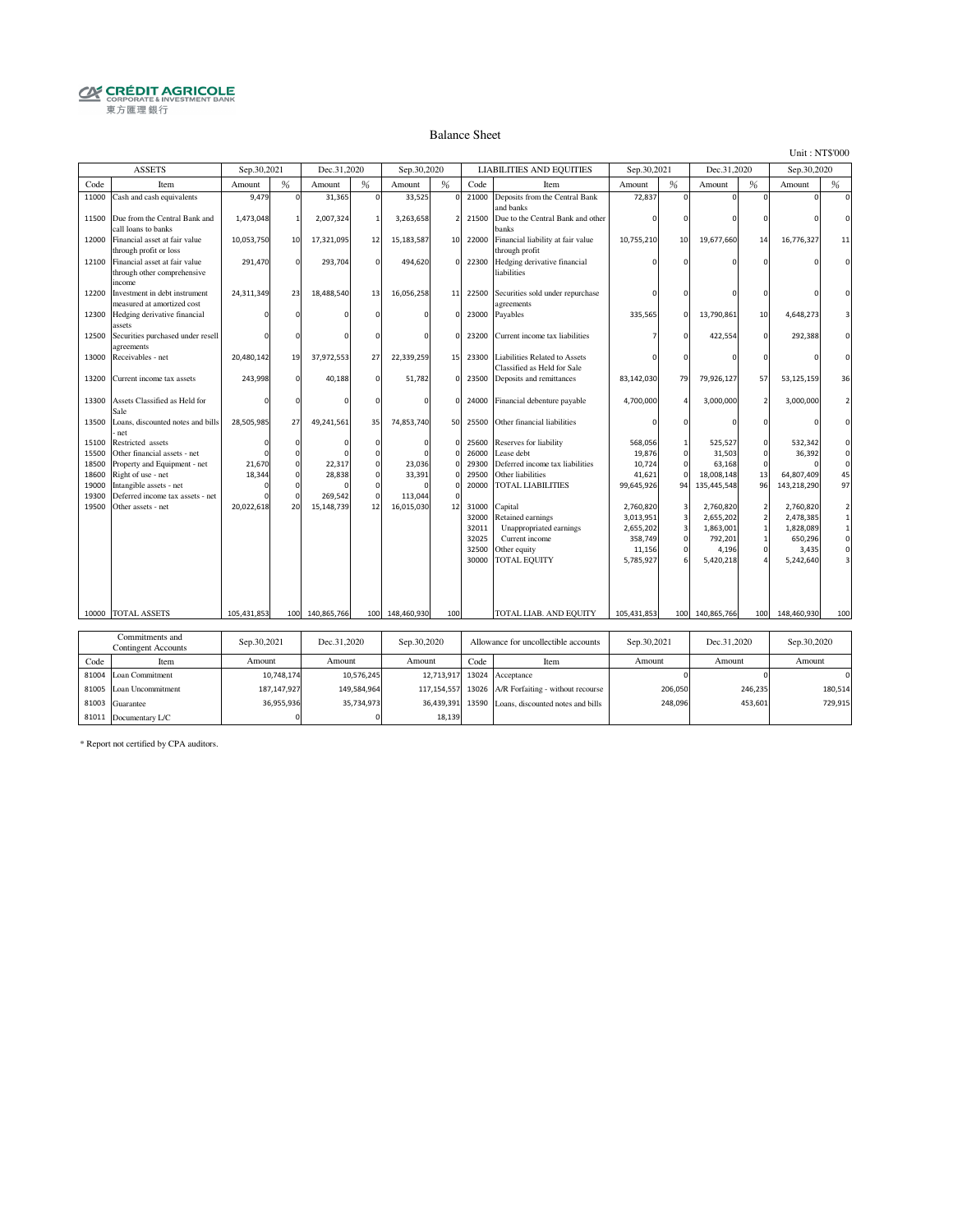**CRÉDIT AGRICOLE**<br>CORPORATE & INVESTMENT BANK 東方匯理銀行

#### Consolidate Income Statement

Unit : NT\$'000

|       |                                                                                                                                      | 2021Q3     |                | 2020Q3        |              | As of Sep 30,2021 |                | As of Sep 30,2020 |              |             |
|-------|--------------------------------------------------------------------------------------------------------------------------------------|------------|----------------|---------------|--------------|-------------------|----------------|-------------------|--------------|-------------|
| 代碼    | 項<br>目                                                                                                                               | Amount     | %              | Amount        | $\%$         | Amount            | $\frac{9}{6}$  | Amount            | %            | Variable %  |
| 41000 | Interest income                                                                                                                      | 153,866    | 54             | 219,307       | 74           | 535,243           | 54             | 764,505           | 59           | (30)        |
| 51000 | Interest expense                                                                                                                     | (110, 544) | (32)           | (130, 203)    | (44)         | (318, 405)        | (32)           | (763, 672)        | (59)         | (58)        |
|       | Net interest (expense) income                                                                                                        | 43,322     | 22             | 89,104        | $\mathbf 0$  | 216,838           | 22             | 833               | $\mathbf 0$  | 25,931      |
|       | Other operating income                                                                                                               |            |                |               |              |                   |                | $\Omega$          | $\mathbf 0$  | $\mathbf 0$ |
|       | Commission income                                                                                                                    | 42,988     | 18             | 37,688        | 13           | 180,810           | 18             | 210,711           | 16           | (14)        |
|       | Gain (loss) on financial assets or liabilities                                                                                       | (478, 267) | 143            | (96, 732)     | (33)         | 1,418,747         | 143            | (1,060,587)       | (81)         | (234)       |
|       | measured at fair value through profit and loss<br>Gain (loss) on debt instrument at fair value through other<br>comprehensive income | (742)      | $\overline{0}$ | (630)         | $\mathbf{0}$ | (2, 314)          | $\mathbf 0$    | (1, 541)          | $\mathbf 0$  | 50          |
|       | Gain (loss) on financial asset measured at amortized cost                                                                            |            | $\mathbf 0$    | $\mathsf{C}$  | $\mathbf 0$  |                   | 0              |                   | 0            | $\Omega$    |
|       | Foreign exchange gains (losses) - net                                                                                                | 581,700    | (111)          | 221,669       | 75           | (1,099,772)       | (111)          | 1,909,931         | 147          | (158)       |
|       | Impairment loss on assets (reversal of                                                                                               | (5, 347)   | (1)            | (988)         | $\mathbf 0$  | (7,500)           | (1)            | (1, 386)          | $\mathbf 0$  | $\Omega$    |
|       | impairment loss on assets)                                                                                                           |            |                |               |              |                   |                |                   |              |             |
|       | Others                                                                                                                               | 18,328     | 29             | 45,264        | 15           | 284,184           | 29             | 244,794           | 19           | 16          |
|       | Net income                                                                                                                           | 201,982    | 100            | 295,375       | 70           | 990,993           | 100            | 1,302,755         | 101          | (24)        |
| 58200 | Bad debt expenses                                                                                                                    | 46,457     | 21             | (141, 446)    | (48)         | 212,659           | 21             | 18,615            | $\mathbf{1}$ | 1,042       |
|       | Operating expenses                                                                                                                   |            |                |               |              |                   |                | $\Omega$          | $\mathbf{C}$ | $\Omega$    |
| 58500 | Employee benefits                                                                                                                    | (84, 749)  | (26)           | (79, 949)     | (27)         | (260, 180)        | (26)           | (244, 879)        | (19)         | 6           |
| 59000 | Depreciation and amortization expense                                                                                                | (6,954)    | (2)            | (5,941)       | (2)          | (20, 029)         | (2)            | (17, 776)         | (1)          | 13          |
| 59500 | Other general and administrative expenses                                                                                            | (105, 756) | (35)           | (96, 652)     | (33)         | (344, 047)        | (35)           | (302, 149)        | (23)         | 14          |
|       | Consolidated income (loss) from continuing operations before                                                                         | 50,980     | 58             | (28, 613)     | 58           | 579,396           | 58             | 756,566           | 58           | (23)        |
| 61003 | income tax<br>Consolidated income (loss) from continuing operations - Income<br>tax (expense) benefit                                | 5,448      | (22)           | 1,622         | (8)          | (220, 647)        | (22)           | (106, 270)        | (8)          | 108         |
|       | Consolidated income (loss) from continuing operations - after<br>income tax                                                          | 56,428     | 36             | (26, 991)     | 50           | 358,749           | 36             | 650,296           | 50           | (45)        |
| 62500 | Income (loss) from discontinued operations                                                                                           | 0          | 0              | $\mathcal{C}$ | $\mathbf 0$  |                   | 0              | 0                 | $\mathbf 0$  | 0           |
|       | Net income (loss)                                                                                                                    | 56,428     | 36             | (26, 991)     | 50           | 358,749           | 36             | 650,296           | 50           | (45)        |
|       |                                                                                                                                      |            |                |               |              |                   |                | $\Omega$          | $\mathbf 0$  | 0           |
|       | Other comprehensive income                                                                                                           |            |                |               |              |                   |                | $\Omega$          | $\mathbf 0$  |             |
| 65201 | Remeasurement of defined benift plans                                                                                                | 0          | $\mathbf 0$    | $\mathbf 0$   | 0            | $\Omega$          | 0              | $\Omega$          | $\mathbf 0$  |             |
| 65301 | Exchange differences on cumulative translation adjustments                                                                           | 43         | $\mathbf{1}$   | 663           | $\mathbf 0$  | 6,939             | $\overline{1}$ | $\Omega$          | $\mathbf 0$  |             |
| 65308 | Unrealized gain (loss) on debt instrument at fair value through<br>other comprehensive income                                        | (75)       | $\mathbf 0$    | (92)          | $\mathbf{0}$ | 20                | $\Omega$       | $\Omega$          | $\mathbf 0$  | $\Omega$    |
| 65310 | Gain on reversal of impairment loss on debt instrument at fair<br>value through other comprehensive income                           | 0          | $\overline{0}$ | $\mathbf 0$   | $\mathbf 0$  | $\Omega$          | $\Omega$       | $\Omega$          | $\mathbf 0$  | O           |
| 65320 | Other comprehensive income after tax                                                                                                 | 0          | $\mathbf 0$    | $\mathbf 0$   | $\mathbf{0}$ | $\Omega$          | 0              | $\Omega$          | $\pmb{0}$    |             |
| 65000 | Total other comprehensive income                                                                                                     | (32)       | $\mathbf{1}$   | 571           | $\mathbf{0}$ | 6,959             | $\mathbf{1}$   | 5,030             | $\pmb{0}$    | 38          |
|       |                                                                                                                                      |            |                |               |              |                   |                | (53)              | $\mathbf 0$  | (138)       |
|       | Net income belong to:                                                                                                                |            |                |               |              |                   |                | $\Omega$          | 0            | $\Omega$    |
|       | Owners' equity                                                                                                                       | 56,428     | 36             | (26,991)      | 50           | 358,749           | 36             | $\Omega$          | $\mathbf 0$  | $\Omega$    |
|       | Non-controlling Interests                                                                                                            |            |                | $\Omega$      | $\mathbf 0$  | $\mathbf 0$       | 0              | 4,977             | $\pmb{0}$    | 40          |
|       | Total other comprehensive income belong to:                                                                                          |            |                |               | $\Omega$     | $\Omega$          | 0              | 655,273           | 50           | (44)        |
|       | Owners' equity                                                                                                                       | 56,396     | 37             | (26, 420)     | 50           | 365,708           | 37             | $\Omega$          | $\mathbf 0$  | $\Omega$    |
|       | Non-controlling Interests                                                                                                            |            |                |               |              |                   |                | 0                 | $\mathbf 0$  | $\Omega$    |

\* Report not certified by CPA auditors.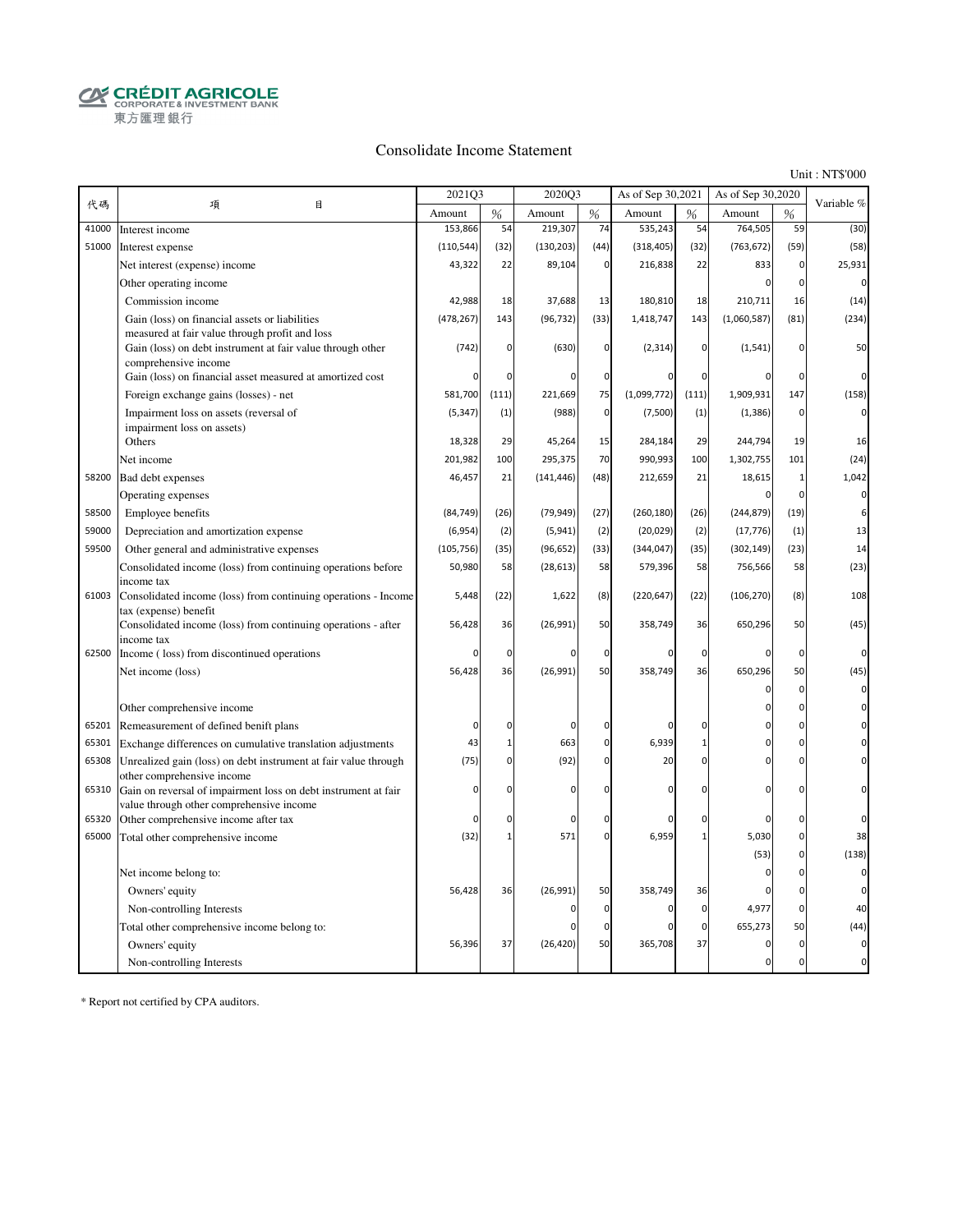

### Information on fair value hierarchy of financial instruments

Unit : NT\$'000

| Instrument item meansured at fair value        |            | Sep.30,2021 |            |         |            | Sep.30,2020 |            |         |
|------------------------------------------------|------------|-------------|------------|---------|------------|-------------|------------|---------|
|                                                | Total      | Level 1     | Level 2    | Level 3 | Total      | Level 1     | Level 2    | Level 3 |
| Non-derivative financial instruments           |            |             |            |         |            |             |            |         |
| Asset                                          |            |             |            |         |            |             |            |         |
| Financial assets designated at fair value      |            |             |            |         |            |             |            |         |
| through profit or loss                         |            |             |            |         |            |             |            |         |
| Held for trading financial asset               |            |             |            |         |            |             |            |         |
| Equity investment                              |            |             |            |         |            |             |            |         |
| Bond investment                                |            |             |            |         |            |             |            |         |
| Others                                         |            |             |            |         |            |             |            |         |
| Financial assets designated at fair value      |            |             |            |         |            |             |            |         |
| through profit or loss on initial recognition  |            |             |            |         |            |             |            |         |
| Financial asset at fair value through other    | 291,708    | 291,708     |            |         | 494,922    | 494,922     |            |         |
| comprehensive income                           |            |             |            |         |            |             |            |         |
| Equity investment                              | ä,         |             |            |         |            |             |            |         |
| Bond investment                                | 291,708    | 291,708     |            |         | 494,922    | 494,922     |            |         |
| Others                                         |            |             |            |         |            | ٠           |            |         |
| Investment in debt instrument measured at      | 24,311,349 | 10,039      | 24,301,310 |         | 16,056,258 | 910,254     | 15,146,004 |         |
| amortized cost                                 |            |             |            |         |            |             |            |         |
| Equity investment                              |            |             |            |         |            |             |            |         |
| Bond investment                                | 10,003,551 | 10,039      | 9,993,512  |         | 4,373,558  | 910,254     | 3,463,304  |         |
| Others                                         | 14,307,798 |             | 14,307,798 |         | 11,682,700 |             | 11,682,700 |         |
| Liabilities                                    |            |             |            |         |            |             |            |         |
| Financial liabilities designated at fair value |            |             |            |         |            |             |            |         |
| through profit or loss                         |            |             |            |         |            |             |            |         |
| Held for trading financial liabilities         |            |             |            |         |            |             |            |         |
| Financial liabilities designated at fair value |            |             |            |         |            |             |            |         |
| through profit or loss on initial recognition  |            |             |            |         |            |             |            |         |
| Derivatives financial instruments              |            |             |            |         |            |             |            |         |
| Asset                                          |            |             |            |         |            |             |            |         |
| Financial assets designated at fair value      | 10,053,750 |             | 10,053,750 |         | 15,183,587 |             | 15,183,587 |         |
| through profit or loss                         |            |             |            |         |            |             |            |         |
| Hedging derivative financial assets            |            |             |            |         |            |             |            |         |
| Liabilities                                    |            |             |            |         |            |             |            |         |
| Financial liabilities designated at fair value | 10,755,210 |             | 10,755,210 |         | 16,776,327 |             | 16,776,327 |         |
| through profit or loss                         |            |             |            |         |            |             |            |         |
| Hedging derivative financial liabilities       |            |             |            |         |            | ٠           |            |         |

#### Financial asset changes in fair value measurement level 3

|                                               |                      |                     |                          |                 |                         |                                 |                               | Unit : NTS'000             |
|-----------------------------------------------|----------------------|---------------------|--------------------------|-----------------|-------------------------|---------------------------------|-------------------------------|----------------------------|
|                                               | Beginning            |                     | Profit/Loss valuation    |                 | Increase during period  |                                 | Decrease during period        |                            |
| Item                                          | retained<br>earnging | Income<br>statement | Other comprehe<br>income | Buy in or issue | Transfers to<br>Level 3 | Sale, disposal<br>or settlement | Converted out<br>from Level 3 | Ending retained<br>earning |
| Financial assets designated at fair value     |                      |                     |                          |                 |                         |                                 |                               |                            |
| through profit or loss                        |                      |                     |                          |                 |                         |                                 |                               |                            |
| Held for trading financial assets             |                      |                     |                          |                 |                         |                                 |                               |                            |
| Financial assets designated at fair value     |                      |                     |                          |                 |                         |                                 |                               |                            |
| through profit or loss on initial recognition |                      |                     |                          |                 |                         |                                 |                               |                            |
| Financial asset at fair value through other   |                      |                     |                          |                 |                         |                                 |                               |                            |
| comprehensive income                          |                      |                     |                          |                 |                         |                                 |                               |                            |
| Investment in debt instrument measured at     |                      |                     |                          |                 |                         |                                 |                               |                            |
| amortized cost                                |                      |                     |                          |                 |                         |                                 |                               |                            |
| Hedging derivative financial assets           |                      |                     |                          |                 |                         |                                 |                               |                            |
|                                               |                      |                     |                          |                 |                         |                                 |                               |                            |

#### Financial liabilities changes in fair value measurement level 3

|                                                                                                 |                      |                                                                  |  |                         |                                 |                               | Unit: NT\$'000             |
|-------------------------------------------------------------------------------------------------|----------------------|------------------------------------------------------------------|--|-------------------------|---------------------------------|-------------------------------|----------------------------|
|                                                                                                 | Beginning            |                                                                  |  | Increase during period  |                                 | Decrease during period        |                            |
| Item                                                                                            | retained<br>earnging | Valuation of profit/loss during<br>the period<br>Buy in or issue |  | Transfers to<br>Level 3 | Sale, disposal<br>or settlement | Converted out<br>from Level 3 | Ending retained<br>earning |
| Financial liabilities designated at fair value                                                  |                      |                                                                  |  |                         |                                 |                               |                            |
| through profit or loss                                                                          |                      |                                                                  |  |                         |                                 |                               |                            |
| Held for trading financial liabilities                                                          |                      |                                                                  |  |                         |                                 |                               |                            |
| Financial liabilities designated at fair value<br>through profit or loss on initial recognition |                      |                                                                  |  |                         |                                 |                               |                            |
| Hedging derivative financial liabilities                                                        |                      |                                                                  |  |                         |                                 |                               |                            |

Unit : NT\$'000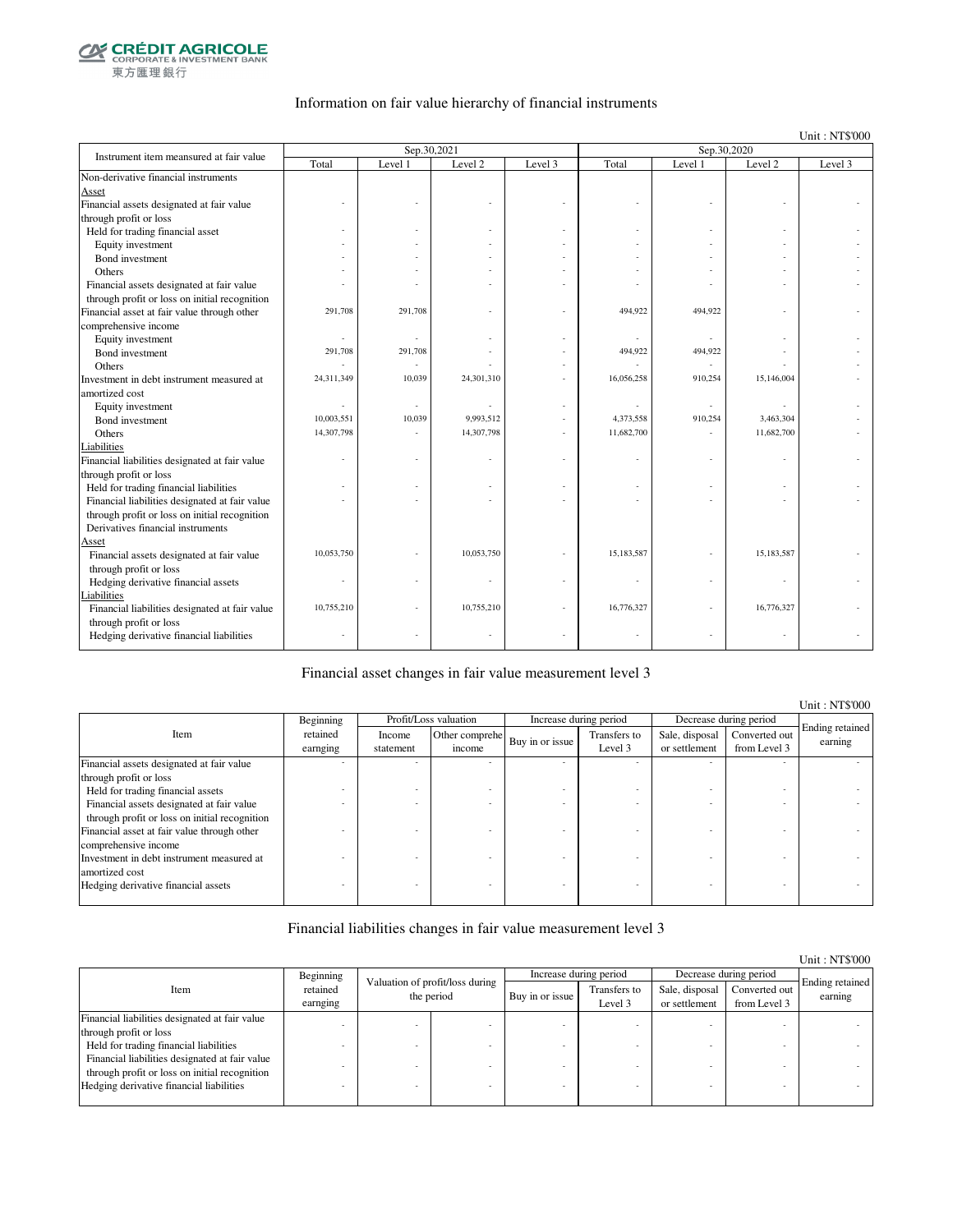

### ASSETS QUALITY

Unit : NT\$'000, %

|                            | Year \ Month                     |                          |                | Sep.30,2021                                     |                     |                                                                  | Sep.30,2020              |                |                                                 |                      |                                                      |
|----------------------------|----------------------------------|--------------------------|----------------|-------------------------------------------------|---------------------|------------------------------------------------------------------|--------------------------|----------------|-------------------------------------------------|----------------------|------------------------------------------------------|
|                            | <b>ITEM</b>                      | Overdue<br>Amount        | Loan<br>Amount | $%$ of<br>Overdue<br>loans<br>to Total<br>loans |                     | $%$ of<br>Loan loss reserve Loan loss reserve<br>to Overdue Loan | Overdue<br>Amount        | Loan<br>Amount | $%$ of<br>Overdue<br>loans<br>to Total<br>loans | Loan loss<br>reserve | $%$ of<br>Loan loss<br>reserve<br>to Overdue<br>Loan |
| Corporate Finance          | Security                         | $\overline{\phantom{a}}$ |                | $\overline{\phantom{a}}$                        | 248,096             |                                                                  | $\overline{\phantom{0}}$ |                |                                                 | 729,915              |                                                      |
|                            | Unsecurity                       |                          | 28,754,081     |                                                 |                     |                                                                  |                          | 75,583,655     |                                                 |                      |                                                      |
|                            | Housing Loan                     |                          |                | $\overline{\phantom{a}}$                        |                     |                                                                  |                          |                |                                                 |                      |                                                      |
|                            | Cash card                        |                          |                | $\sim$                                          |                     | <b>NA</b>                                                        | ÷                        |                |                                                 |                      | <b>NA</b>                                            |
| <b>Consumer Finace</b>     | Small credit Loan                |                          |                | $\sim$                                          |                     |                                                                  | ۰                        |                |                                                 |                      |                                                      |
|                            | Security<br>Others<br>Unsecurity |                          |                |                                                 | ٠                   |                                                                  | -                        | ٠              |                                                 |                      |                                                      |
|                            | Total                            | $\overline{\phantom{a}}$ | 28,754,081     | $\sim$                                          | 248,096             |                                                                  |                          | 75,583,655     |                                                 | 729,915              |                                                      |
|                            |                                  | Overdue<br>Amount        | A/R<br>Amount  | $%$ of<br>Overdue A/R<br>to Total A/R           | Provision<br>Amount | $%$ of<br>Provision to<br>Overdue Loan                           | Overdue<br>Amount        | A/R<br>Amount  | $%$ of<br>Overdue A/R<br>to Total A/R           | Provision<br>Amount  | $%$ of<br>Provision to<br>Overdue<br>Loan            |
| Credit card                |                                  |                          |                | $\overline{\phantom{a}}$                        |                     |                                                                  |                          |                |                                                 |                      |                                                      |
| Factoring-without recourse |                                  | $\overline{\phantom{a}}$ | 20,600,984     | $\sim$                                          | 206,050             | <b>NA</b>                                                        |                          | 18,051,455     |                                                 | 180,514              | <b>NA</b>                                            |
| Other non-performing loans |                                  | $\sim$                   |                | $\sim$                                          |                     |                                                                  | $\sim$                   |                |                                                 |                      |                                                      |

| Vear ∖ Month                                                               | Sep.30.2021 | Sep.30,2020 |
|----------------------------------------------------------------------------|-------------|-------------|
| Loan classified as non-Pass-Due with normal payment after debt negotiation |             |             |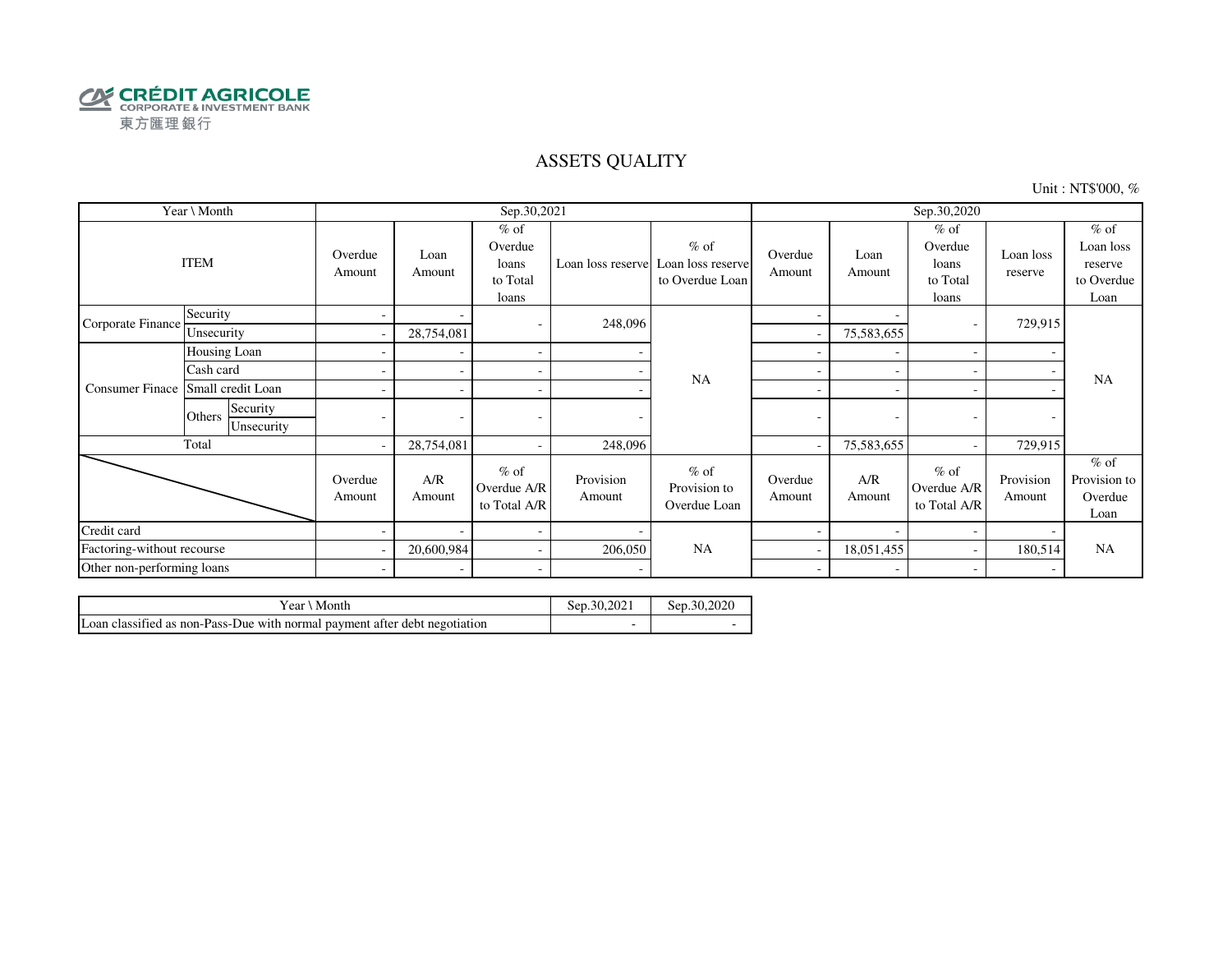

# Credit Exposure Concentration

Unit : NT\$'000, %

| Year $\setminus$<br>Month |                      | Sep.30,2021                                |               |                                              |                             | Sep.30,2020                                |               |                                              |
|---------------------------|----------------------|--------------------------------------------|---------------|----------------------------------------------|-----------------------------|--------------------------------------------|---------------|----------------------------------------------|
| Ranking                   | Group Name           | <b>INDUSTRIAL</b><br><b>CLASSIFICATION</b> | Credit Amount | % of Credit<br>amount to<br>net worth $(\%)$ | Group Name                  | <b>INDUSTRIAL</b><br><b>CLASSIFICATION</b> | Credit Amount | % of Credit<br>amount to<br>net worth $(\%)$ |
|                           | Hx Ixx               | Manufacturing                              | 10,687,026    |                                              | 185% Taxxx Sexx Coxxxxxxx   | Manufacturing                              | 30,211,803    | 576%                                         |
| 2                         | <b>Axxxx</b>         | Manufacturing                              | 7,938,960     |                                              | 137% Axxxx                  | Manufacturing                              | 18,051,455    | 344%                                         |
| 3                         | <b>Fxx Eaxxxx</b>    | Manufacturing                              | 6,500,000     |                                              | 112% FOXXXXX PlXXXXXX       | Manufacturing                              | 13,379,888    | 255%                                         |
| 4                         | <b>Mxxxxxxxx</b>     | Power Supplier                             | 6,076,535     |                                              | $105\%$ Hxx Hxx             | Manufacturing                              | 7,700,000     | 147%                                         |
| 5                         | Ctxx                 | Construction                               | 5,561,593     |                                              | 96% Fxx Eaxxxx              | Manufacturing                              | 7,690,080     | 147%                                         |
| 6                         | Yxxxxxx Wxxx Pxxxx   | Power Supplier                             | 5,510,071     |                                              | 95% Ctxx                    | Construction                               | 5,992,590     | 114%                                         |
| 7                         | FOXXXXX Plxxxxxx     | Manufacturing                              | 5,325,415     |                                              | 92% Daxxxxx                 | <b>Financial Service</b>                   | 4,000,000     | 76%                                          |
| 8                         | CXXXXXXXX WXXX PXXXX | Power Supplier                             | 4,498,352     |                                              | 78% Adxxxxxx Sexx Coxxxxxxx | Manufacturing                              | 3,955,000     | 75%                                          |
| 9                         | CXXXX SXXXX          | Manufacturing                              | 4,133,963     |                                              | 71% CXXXX SXXXX             | Manufacturing                              | 3,823,816     | 73%                                          |
| 10                        | TXXXXX CXXXXX        | Manufacturing                              | 3,280,000     |                                              | 57% Mxxxxxxxx               | Power Supplier                             | 3,367,198     | 64%                                          |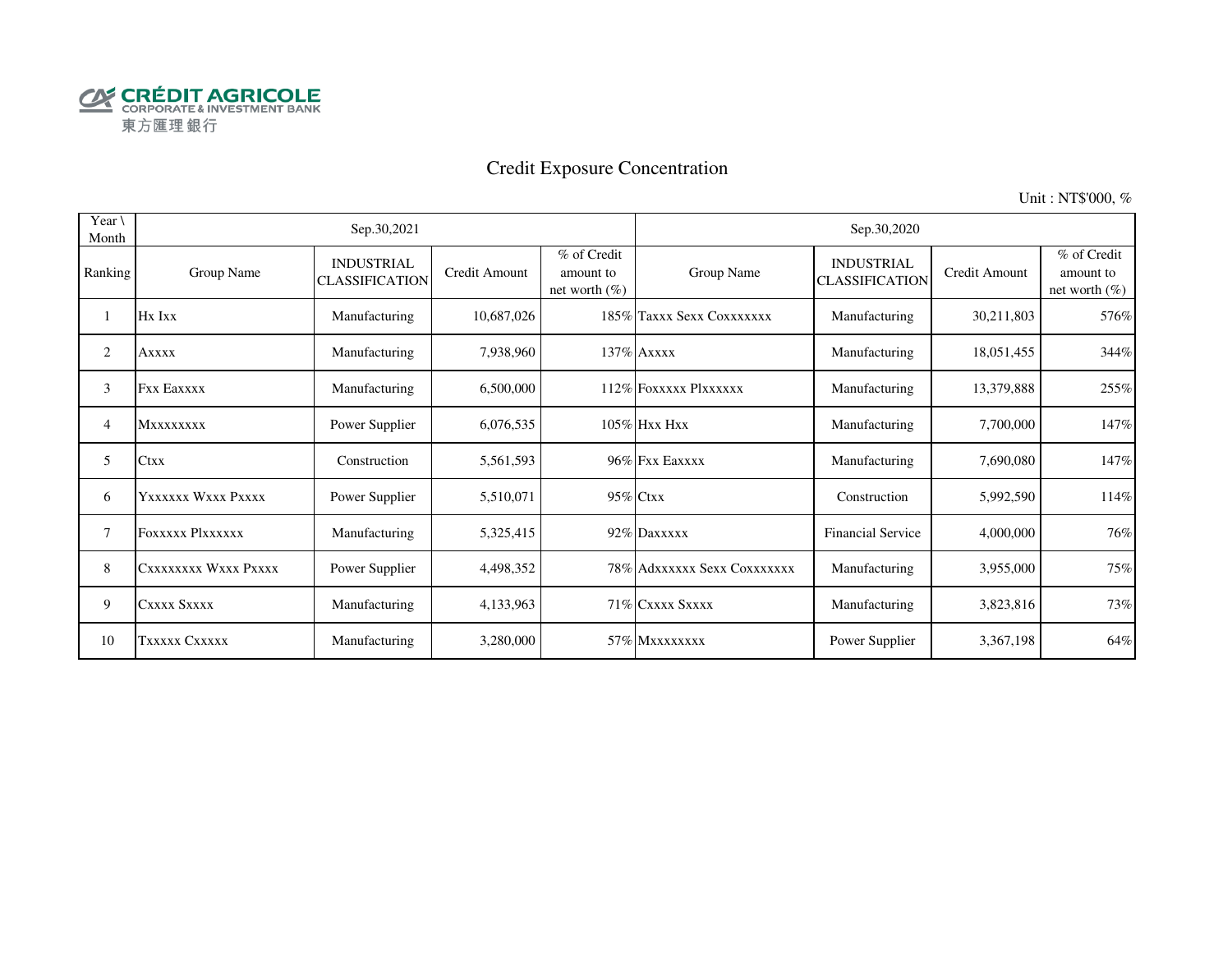

### Interest-Rate Sensitivity - TWD Currency Sep.30,2021

Unit : NT\$'000, %

| <b>ITEM</b>                                    | $0$ to $90$ days                                 | 91 to 180 days           | 181 days to 1 year       | over 1 year | <b>TOTAL</b> |  |  |
|------------------------------------------------|--------------------------------------------------|--------------------------|--------------------------|-------------|--------------|--|--|
| Sensitive assets                               | 19,273,892                                       | 6,710,000                | 12,350,000               | 11,845,584  | 50,179,476   |  |  |
| Sensitive liabilities                          | 1,210,423                                        | $\overline{\phantom{a}}$ | $\overline{\phantom{a}}$ | 4,766,236   | 5,976,659    |  |  |
| Sensitive Gap                                  | 18,063,469                                       | 6,710,000                | 12,350,000               | 7,079,348   | 44,202,817   |  |  |
| Equity                                         |                                                  |                          |                          |             | 5,849,620    |  |  |
|                                                | Ratio of interest-rate sensitive assets to liabi |                          |                          |             | 839.59 %     |  |  |
| Ratio of interest-rate sensitive gap to equity |                                                  |                          |                          |             |              |  |  |

## Interest-Rate Sensitivity - USD Currency Sep.30,2021

Unit : US\$'000, %

| <b>ITEM</b>                                                    | $0$ to $90$ days | 91 to $180$ days | 181 days to 1 year | over 1 year              | <b>TOTAL</b> |  |  |  |  |
|----------------------------------------------------------------|------------------|------------------|--------------------|--------------------------|--------------|--|--|--|--|
| Sensitive assets                                               | 1,305,918        | 1,630,069        | 32,530             | 100,000                  | 3,068,517    |  |  |  |  |
| Sensitive liabilities                                          | 1,467,654        | 1,236,969        | 233,989            | $\overline{\phantom{0}}$ | 2,938,612    |  |  |  |  |
| Sensitive Gap                                                  | (161, 736)       | 393,100          | (201, 459)         | 100,000                  | 129,905      |  |  |  |  |
| Equity                                                         |                  |                  |                    |                          | (4,853)      |  |  |  |  |
| Ratio of interest-rate sensitive assets to liabi               |                  |                  |                    |                          |              |  |  |  |  |
| Ratio of interest-rate sensitive gap to equity<br>$-2.676.80%$ |                  |                  |                    |                          |              |  |  |  |  |

Note:

- 1. Interest-rate sensitive assets or liabilities represent interest bearing assets or interest paying liabilities influenced by the fluctuation of interest rates.
- 2. Ratio of interest-rate sensitive assets to liabilities = Interest-rate sensitive assets ÷ Interest-rate sensitive liabilities (i.e. New Taiwan Dollar interest-rate sensitive assets and New Taiwan Dollar interest-rate sensitive liabilities with tenors of less than one year)
- 3. Interest-rate sensitive gap = Interest-rate sensitive assets  $-$  Interest-rate sensitive liabilities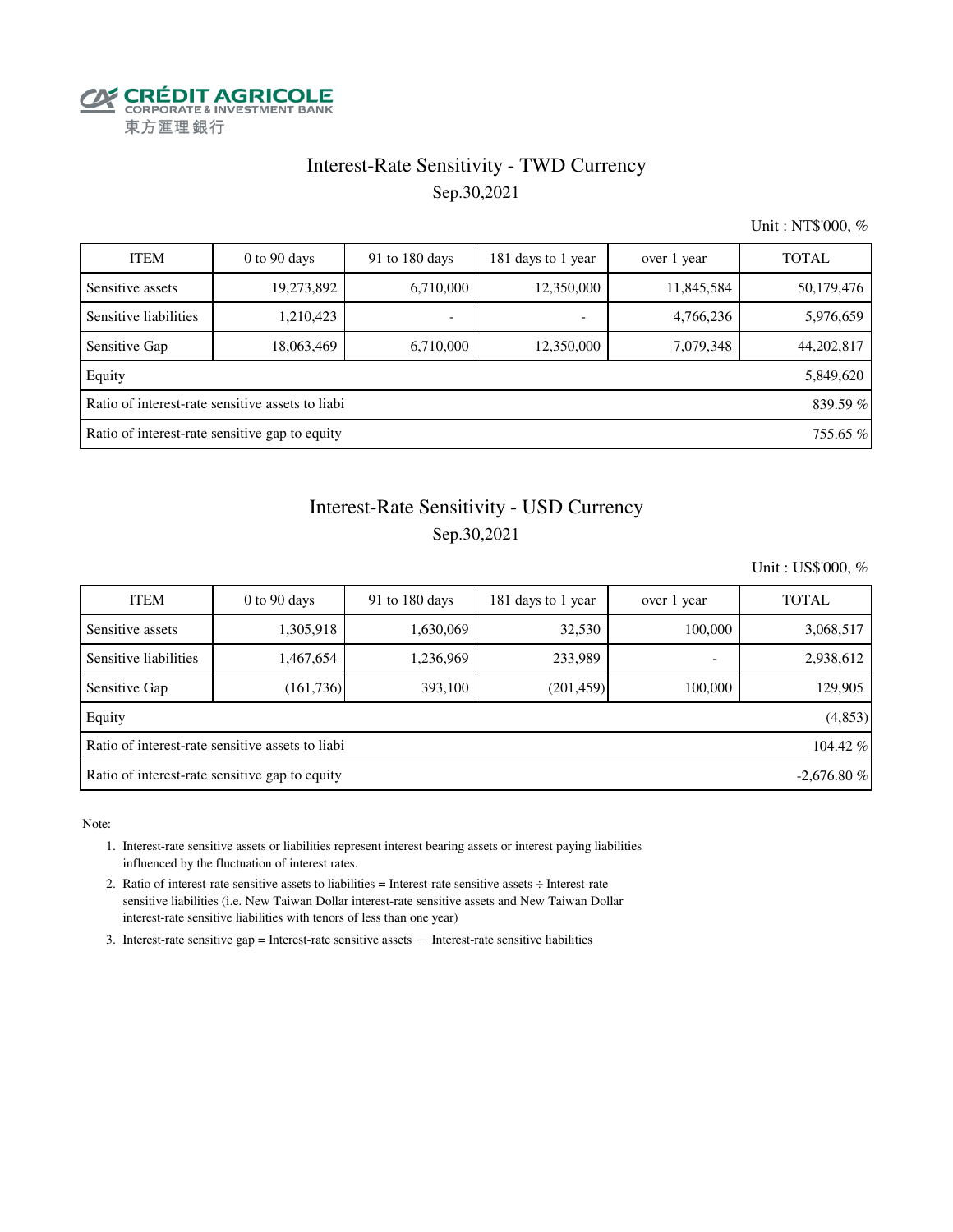

# Ratio of Profitability

Unit: %

| <b>ITEM</b>               |                   | Sep.30,2021 | Sep.30,2020 |
|---------------------------|-------------------|-------------|-------------|
| Ratio of return on assets | before income tax | 0.46%       | $0.50 \%$   |
|                           | after incometax   | $0.29 \%$   | $0.43\%$    |
| Ratio of return on equity | before income tax | 9.90%       | 14.71 %     |
|                           | after incometax   | 6.13%       | 12.64 %     |
| Ratio of net income       |                   | 36.20%      | 49.92 $%$   |

Note:

- 1. Ratio of return on assets = Income before income tax  $\div$  Average assets
- 2. Ratio of return on equity = Income before income tax  $\div$  Average equity
- 3. Ratio of net income = Income before income tax  $\div$  Total revenue
- 4. Income before income tax is the year-to-date accumulated income.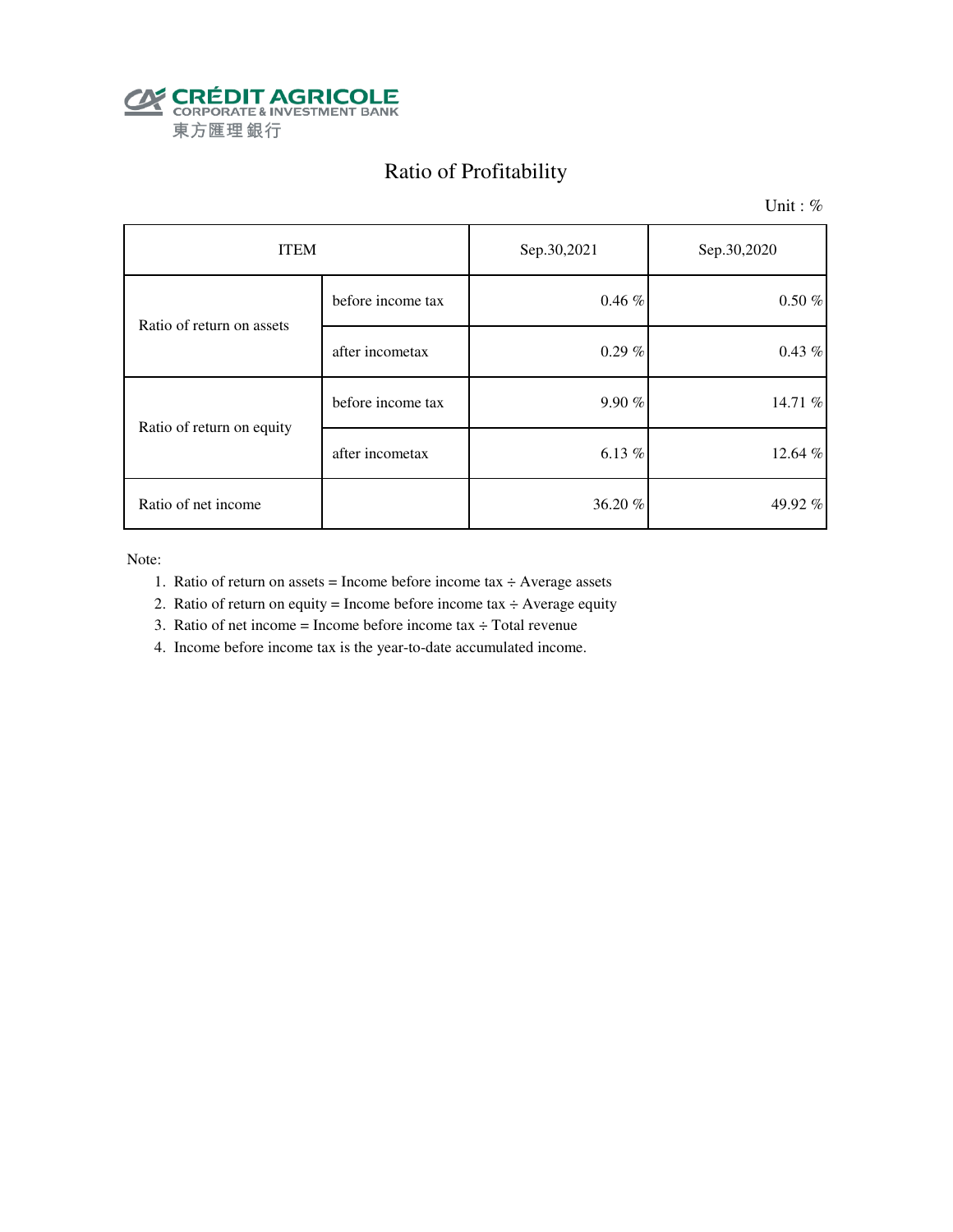

# Analysis of Assets and Liabilities by Maturity Date - TWD Currency Sep.30,2021

Unit : NT\$'000

|             |              | Amount for the remaining period to the maturity date |                 |                |                       |               |  |  |  |  |  |
|-------------|--------------|------------------------------------------------------|-----------------|----------------|-----------------------|---------------|--|--|--|--|--|
| <b>ITEM</b> | <b>TOTAL</b> | $0$ to 30 days                                       | $31$ to 90 days | 91 to 180 days | 181 days to<br>1 year | over 1 year   |  |  |  |  |  |
| Assets      | 536,180,610  | 144,645,901                                          | 97,705,533      | 114,891,452    | 116,798,831           | 62,138,893    |  |  |  |  |  |
| Liabilities | 544,388,360  | 118,508,717                                          | 132,056,334     | 111,686,744    | 103,755,332           | 78,381,233    |  |  |  |  |  |
| Gap         | $-8,207,750$ | 26,137,184                                           | $-34,350,801$   | 3,204,708      | 13,043,499            | $-16,242,340$ |  |  |  |  |  |

Note:

 1. The table includes only New Taiwan Dollar amounts (i.e. excludes assets and liabilities denominated in foreign currency).

### Analysis of Assets and Liabilities by Maturity Date - USD Currency Sep.30,2021

Unit : US\$'000

| <b>ITEM</b> |              | Amount for the remaining period to the maturity date |                 |                |                       |             |  |  |
|-------------|--------------|------------------------------------------------------|-----------------|----------------|-----------------------|-------------|--|--|
|             | <b>TOTAL</b> | $0$ to 30 days                                       | $31$ to 90 days | 91 to 180 days | 181 days to<br>1 year | over 1 year |  |  |
| Assets      | 33,642,175   | 7,450,910                                            | 6,243,769       | 7,022,848      | 4,713,971             | 8,210,677   |  |  |
| Liabilities | 33,510,341   | 8,170,204                                            | 4,936,163       | 6,242,761      | 5,528,689             | 8,632,524   |  |  |
| Gap         | 131,834      | $-719,294$                                           | 1,307,606       | 780,087        | $-814,718$            | $-421,847$  |  |  |

Note:

1. The table includes only U.S. Dollar amounts.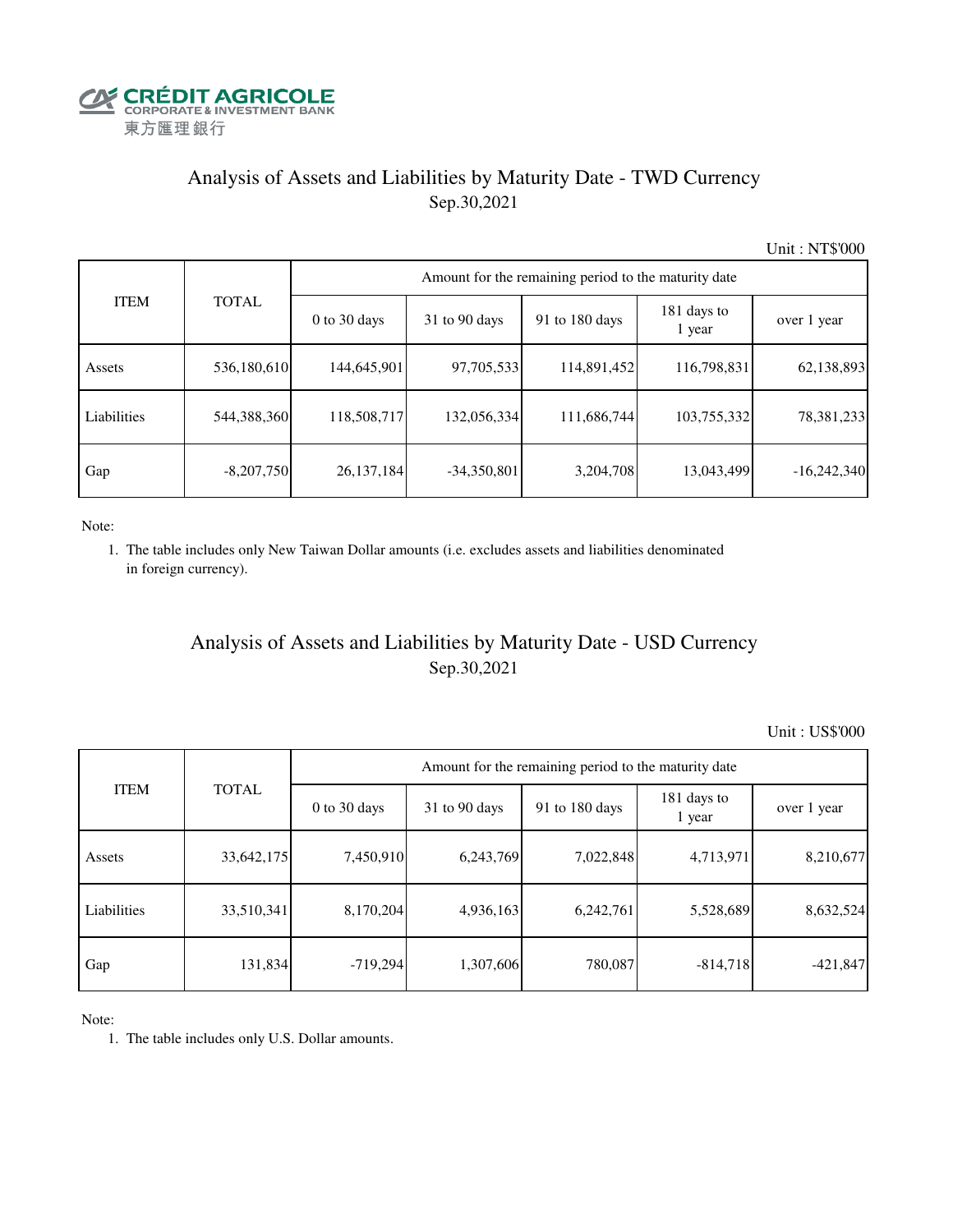**SECRÉDIT AGRICOLE**<br>
CORPORATE& INVESTMENT BANK<br>
東方匯理銀行

# Sale of Distressed Debt Information

Sep.30,2021

1. Transcation information of distressed debt sale Unit: NT\$'000

| Transactio<br>n Date | Counterparty   Debt Component   Book Value   Selling Price |  | Gain/loss<br>from<br>disposal | Condition of<br>Agreement | Relationship<br>with counterparty |
|----------------------|------------------------------------------------------------|--|-------------------------------|---------------------------|-----------------------------------|
|                      |                                                            |  | ۰                             |                           |                                   |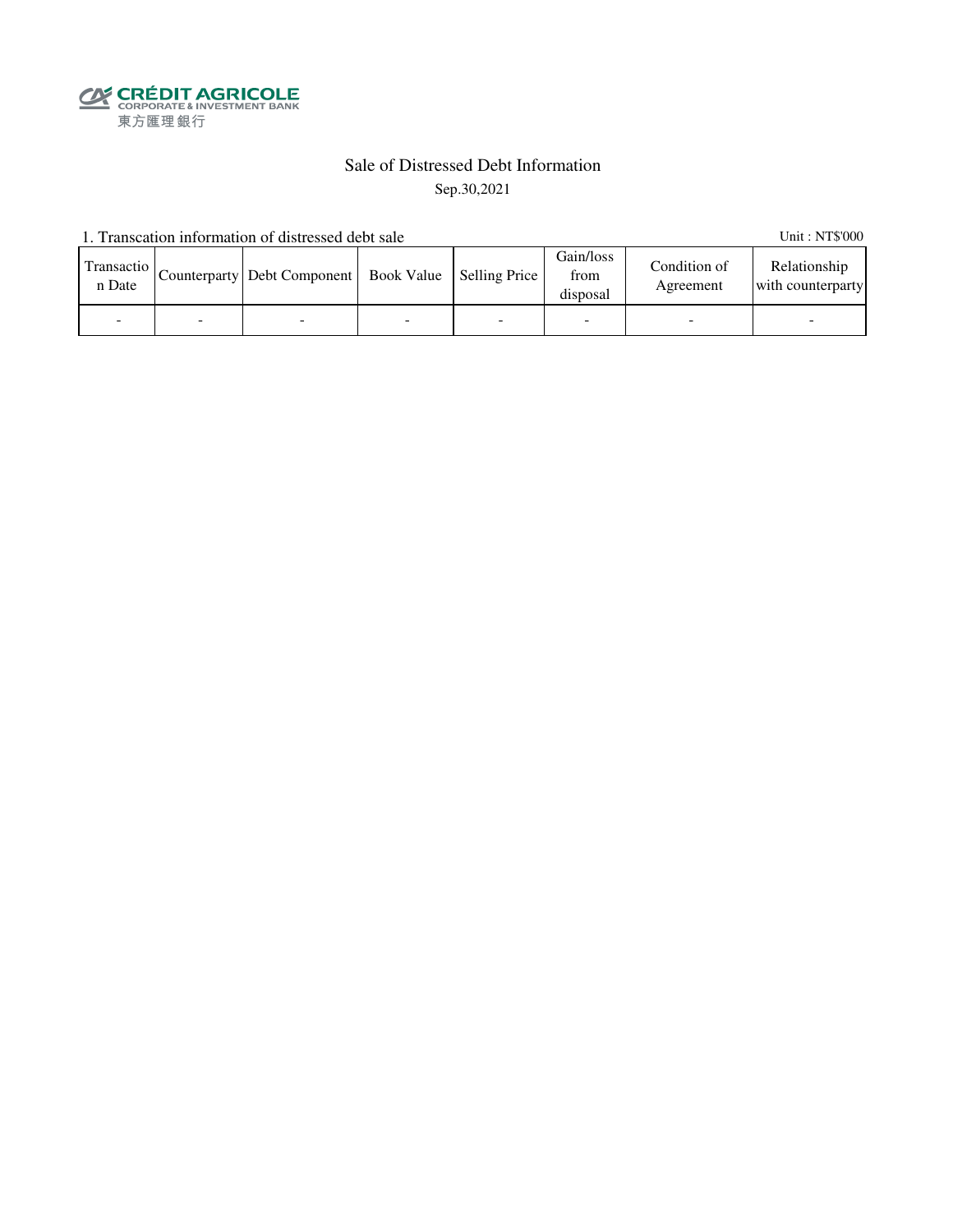

### Information of reinvestment business Sep.30,2021

Unit : NT\$'000

| Investee<br>company | Main<br>Locatio I<br>n<br>Item |           |                                  | Stockholdi Investment<br>Gain/Loss in<br><b>Book</b><br>Value | Realized                 | Conditions of share consolidation between the<br>company and its affiliated companies |                                                                                       |                          |         |  |
|---------------------|--------------------------------|-----------|----------------------------------|---------------------------------------------------------------|--------------------------|---------------------------------------------------------------------------------------|---------------------------------------------------------------------------------------|--------------------------|---------|--|
|                     |                                | Operating | ng ratio in<br>Closing<br>Period |                                                               | Current<br>Period        | Current number<br>of stock holding                                                    | Total<br>Pro Forma<br>number of<br>Number Stockholdin<br>stock<br>of stock<br>g ratio |                          | Remarks |  |
| -                   | -                              | -         | $\overline{\phantom{0}}$         | -                                                             | $\overline{\phantom{a}}$ | -                                                                                     |                                                                                       | $\overline{\phantom{0}}$ |         |  |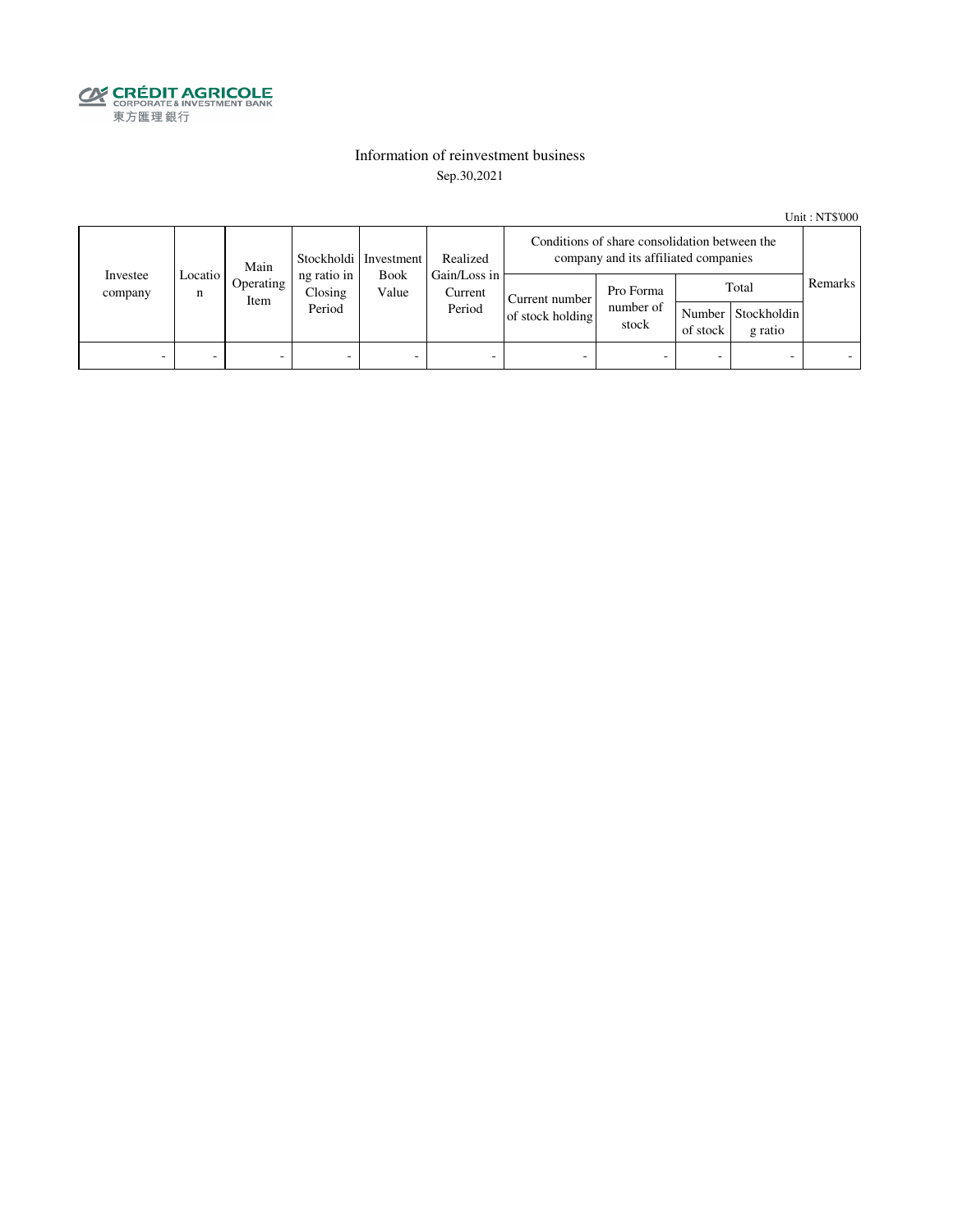

# Ratio of Deposits, Time Deposits and Foreign Currency Deposits to Total Deposits

Unit : NT\$'000, %

|                                | Sep.30,2021 | Sep.30,2020 |  |  |
|--------------------------------|-------------|-------------|--|--|
| Demand deposits                | 27,482,304  | 5,985,917   |  |  |
| % of Demand deposits           | 33.06 %     | 11.27 %     |  |  |
| Time deposits                  | 55,657,252  | 47,136,931  |  |  |
| % of Time deposits             | 66.94 %     | 88.73%      |  |  |
| Foreign currency deposits      | 81,865,371  | 50,090,247  |  |  |
| % of Foreign currency deposits | 98.47 %     | 94.29 %     |  |  |

Note:

1. % of Demand deposits = demand deposits  $\div$  total deposits ;

% of Time deposits = time deposits  $\div$  total deposits ;

- % of Foreign currency deposits = foreign currency deposits  $\div$  total deposits
- 2. Demand deposits and Time deposits include Foreign currency deposits and Treasury deposits.
- 3. Postal office deposits are excluded.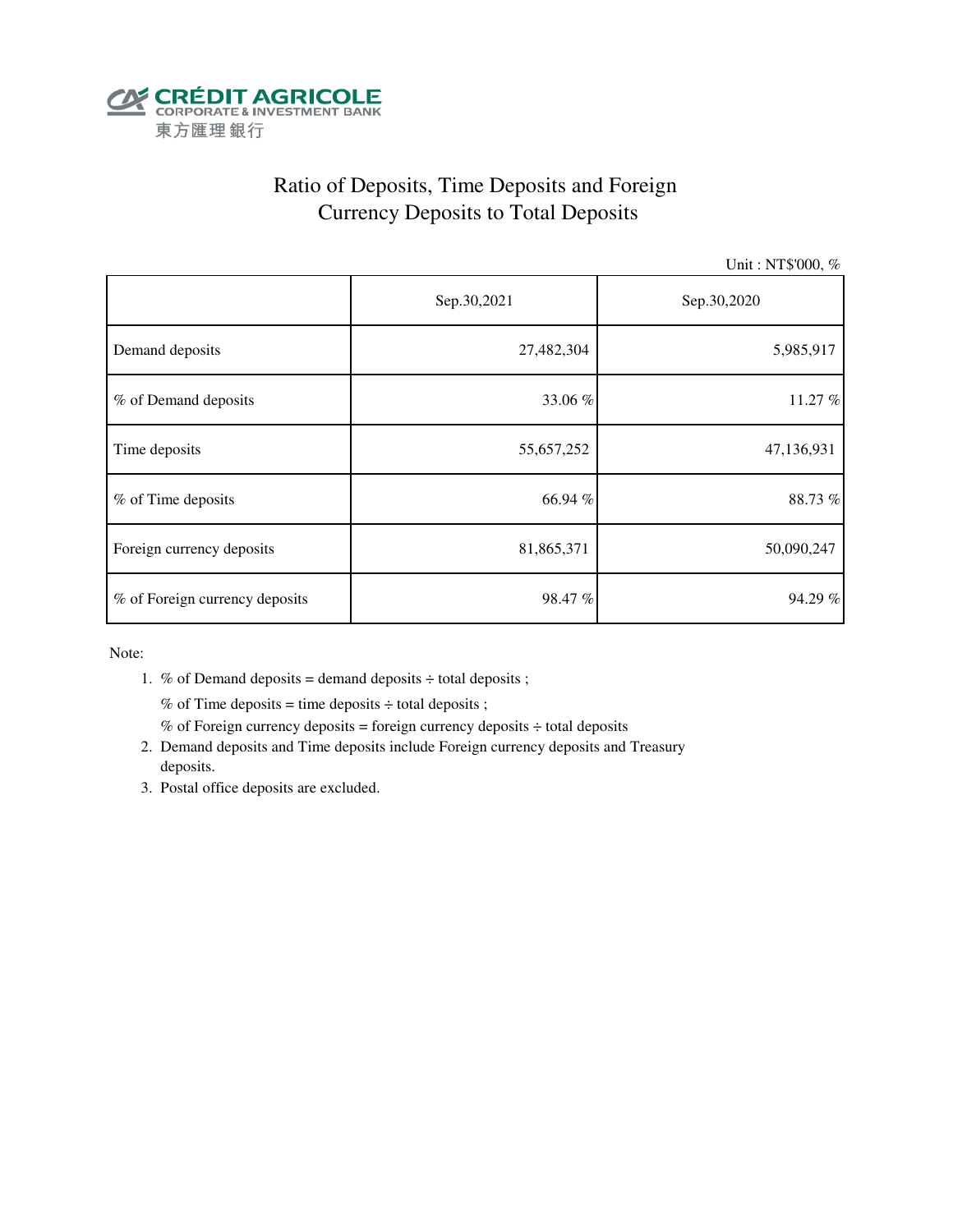

### Ratio of Small and Medium-Size Enterprise (SME) Loans

Unit : NT\$'000, %

|                     | Sep.30,2021 | Sep.30,2020 |  |  |
|---------------------|-------------|-------------|--|--|
| <b>SME</b> Loans    |             |             |  |  |
| % of SME Loans      | $0.00~\%$   | $0.00~\%$   |  |  |
| Consumer Loans      | -           |             |  |  |
| % of Consumer Loans | $0.00~\%$   | $0.00~\%$   |  |  |

Note:

1. % of SME Loans = SME Loans ÷ Total Loans;

% of Consumer Loans = Consumer Loans ÷ Total Loans

 2. Small and Medium-Size Enterprises (SME) are identified according to the definition promulgated by the Banking Bureau. 3. Consumer Loans include Housing Improvement Loans, Housing Improvement Loans, Car Loans, Car Loans, Car Loans, Car Loans, Car Loans, Car Loans, Car Loans, Car Loans, Car Loans, Car Loan

Employee Loans under Welfare Committee and other individual Consumer Loans.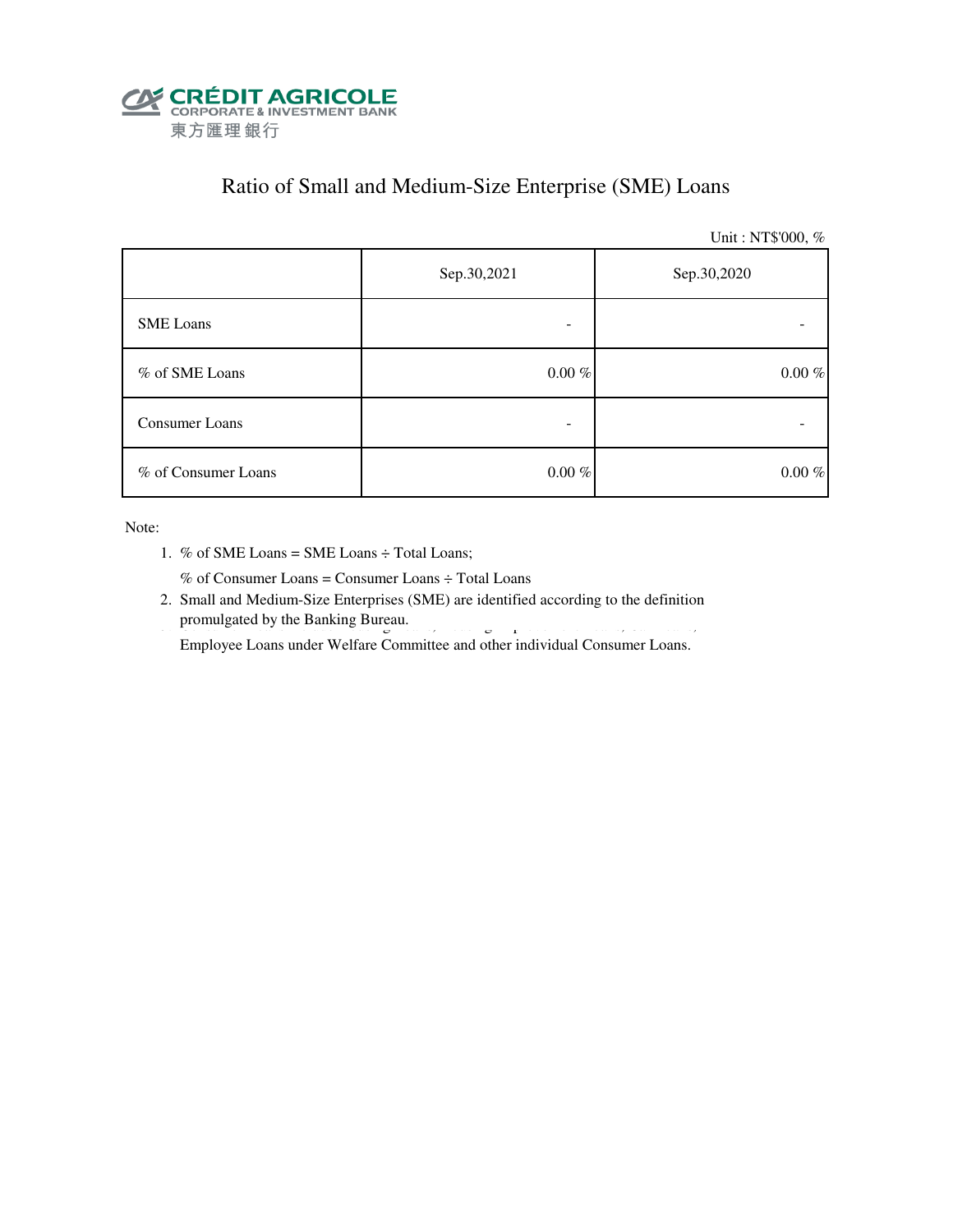

## Interest Bearing Assets and Interest Paying Liabilities

Unit : NT\$'000, % Average balance Average interest rate Average balance Average interest rate Interest bearing assets 148,962,792 0.31 % 199,794,528 0.32 % Due from Central Bank, other branches and other banks **and other banks**  $\begin{bmatrix} 71,840,768 \\ -0.04 \end{bmatrix}$   $\begin{bmatrix} 15,886,663 \\ -15,886,663 \end{bmatrix}$   $\begin{bmatrix} -0.26 \% \\ -0.26 \end{bmatrix}$ Securities purchased 23,631,710 0.16 % 16,674,277 0.35 % A/R Forfaiting - without recourse  $\begin{array}{ccc} 7,859,529 & 1.06 \% & 12,771,842 & 0.75 \% \end{array}$ Loans, discounted notes and bills  $45,630,785$   $0.93\%$   $154,461,746$   $0.38\%$ Interest paying liabilities 103,032,569 0.22 % 119,016,705 0.28 % Due to banks and other branches  $51,740,712$   $0.12 \%$   $71,078,185$   $0.00 \%$  Deposits (demand deposits, time deposits and NCD)  $51,291,857$   $0.33\%$   $47,938,520$   $0.70\%$ ITEM Sep.30,2021 Sep.30,2020

Note:

1. Average balance is based on daily average balance of interest bearing assets or interest liabilities.

 2. Interest bearing assets or interest paying liabilities are disclosed in accordance with the chart of accounts or their nature.